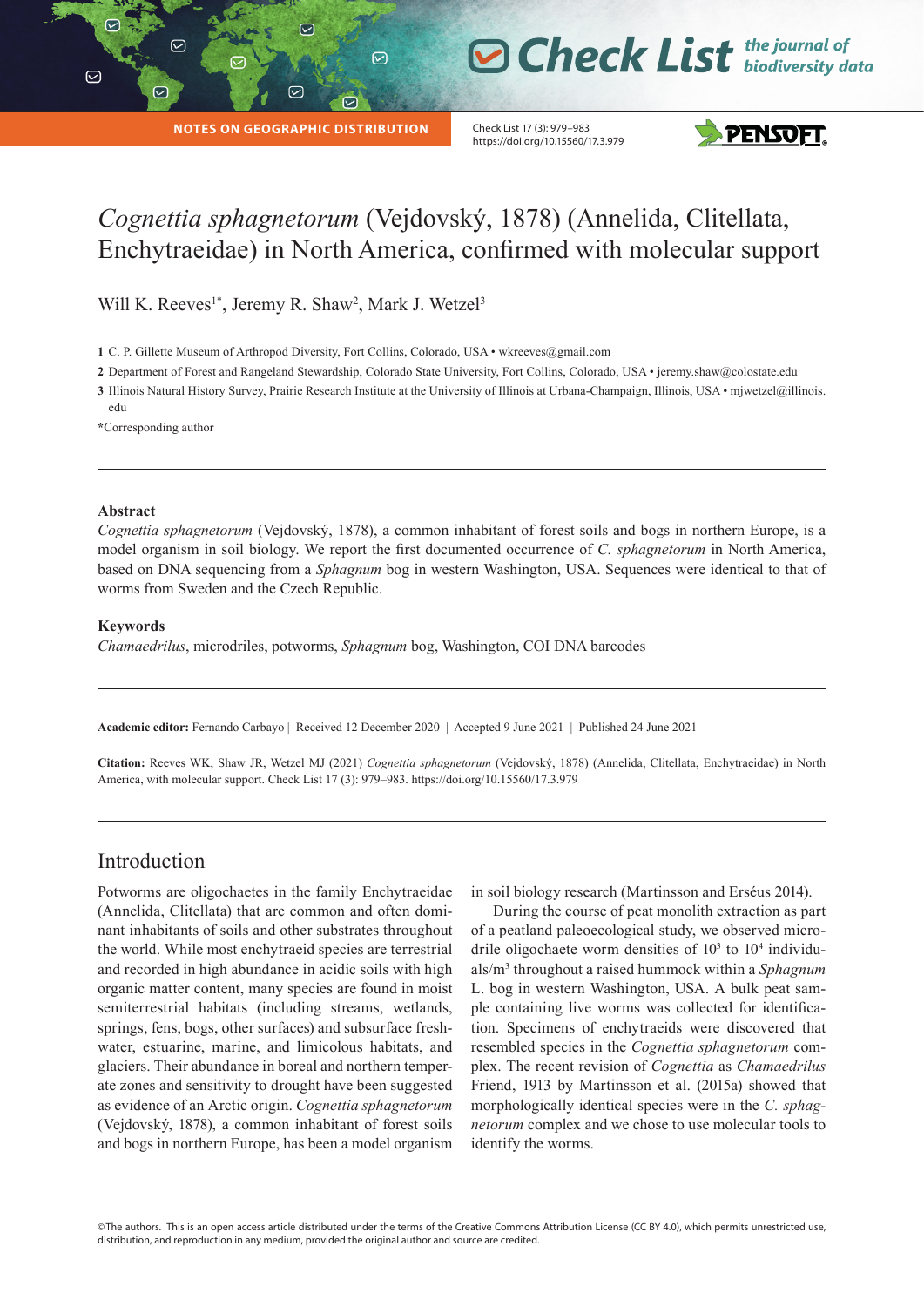The oligochaete genus *Cognettia* Nielsen & Christensen, 1959 (Enchytraeidae) was established by Nielsen and Christensen (1959), with *Pachydrilus sphagnetorum* Vejdovský, 1878 as its type species and including four other species, each previously described in other genera: *Cognettia glandulosa* (Michaelsen, 1888), *Cognettia paxi* (Moszyński, 1938), *Cognettia anomala* (Černosvitov, 1928), and *Cognettia cognettii* (Issel, 1905). Molecular studies published by Martinsson and Erséus (2014) concluded that *Cognettia sphagnetorum* (Vejdovskýi, 1878), the morphotaxon by Nielsen and Christensen (1959), is a complex of several species that do not form a monophyletic group. *Cognettia sphagnetorum* s. str. is the type species and was differentiated from other morphotaxa by molecular tools by Martinsson et al. (2015a). Martinsson (2019) recently published a morphological key to the *Cognettia* species of the world, recognizing 20 nominal species in the genus; subsequent to that paper, a 21st species in this genus, *Cognettia koreana* Felföldi, Dózsa-Farkas, Nagy & Hong, 2020, was described from Korea (Felföldi et al. (2020).

Healy(1989, 1996) tentatively reported *C. sphagnetorum* from western Florida, although based on just a few juvenile specimens, and Wetzel et al. (2021) included these records. Schlaghamerský (2013a) documented what is believed to be the first record (based on the morphology of live specimens) of *C. sphagnetorum* in North America, summarized from his faunistic and ecological studies of enchytraeid assemblages in old-growth forests in the upper peninsula of the state of Michigan. Martin et al. (2017) noted seven aquatic or semiaquatic enchytraeid genera as occurring in North America, but

without listing those genera by name. Publications discussing aquatic and terrestrial Enchytraeidae in North America are presented in Schlaghamerský and Wetzel (2021). To date, the reported distribution of *C. sphagnetorum* includes Denmark, Czech Republic, Germany, Iceland, Ireland, Isle of Man, Finland, Italy, Norway, Poland, Portugal, Romania, Russia, Scotland, Serbia, Slovakia, Spain, Sweden, Switzerland, USA, Wales, and the Antarctic region (South Georgia) (Vejdovský 1878; Block and Christensen 1985; Healy 1989, 1996; Martinsson and Erséus 2014; Martinsson et al. 2015a, 2015b; Cui et al. 2015; Martinsson et al. 2017; Martinsson 2019; Nurminen 1965 Schenková et al. 2018; Schlaghamerský 2013a; Schmelz and Collado 2010).

We report the range extension of *C. sphagnetorum* based on morphology and DNA sequencing from a *Sphagnum* bog in western Washington, USA.

#### Methods

Specimens were collected from a forested *Sphagnum* bog in King County, Washington, USA, during the course of extracting hummock monoliths as part of a paleoecological study (Fig. 1). The site is a 10 ha peatland composed of *Sphagnum* spp. and *Pleurozium schreberi* (Brid.) Mitten (Red-stemmed Feather Moss) with a *Rhododendron groenlandicum* (Oeder) Kron & Judd (Bog Labrador Tea), and *Kalmia microphylla* (Hook.) A.Heller (Western Bog Laurel) understory, and an overstory dominated by *Tsuga heterophylla* (Raf.) Sarg. (Western Hemlock).

A 100 cm tall peat hummock was dissected using pruning shears and a serrated knife to allow complete



**Figure 1.** *Cognettia sphagnetorum* (Vejdovský, 1878). Yellow dot denotes the collection site in Washington, USA.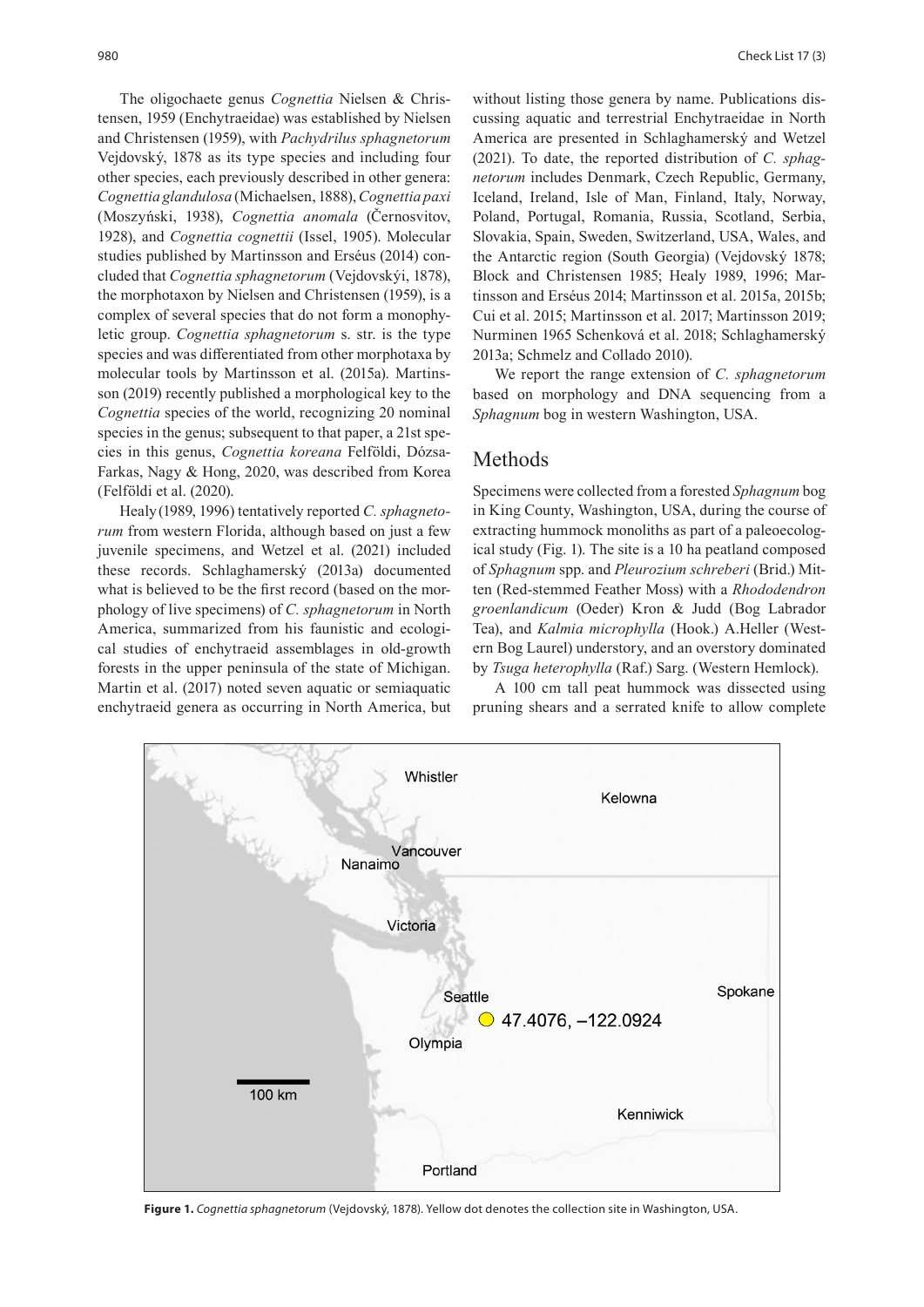viewing of the upper peat profile and monolith extraction. The worms were present at between 40 and 100 cm above the water table. Approximately 20 live individuals were collected on 7 January 2019 by removing a ~250 cm3 bulk peat sample from the hummock, which was stored in a plastic bag and refrigerated until examined on 24 January 2019.

Live worms were removed from wet peat in the laboratory with forceps when sorting small portions of the sample under a dissecting microscope. Worms were initially morphologically identified as Enchytraeidae and resembled *C. sphagnetorum*, which was later confirmed by microscopy. They were preserved in 75% ethanol and later transferred to 99% ethanol for storage. Worms were then washed in ethanol to remove soil, with an intact worm selected for DNA extraction. DNA was extracted with an UltraClean Tissue and Cells DNA Isolation Kit (Qiagen, Germantown, Maryland) following the manufacturer's protocols for invertebrates as described by Colton et al. (2019). A fragment of the cytochrome oxidase I (COI) gene was amplified by PCR using primers LCO1490 and HCO2198 following the original protocols by Folmer et al. (1994) and later techniques presented by Reynolds et al. (2020) when studying parasites of annelids. As positive and negative controls, we verified that PCR primers worked on a different enchytraeid from Colorado, USA, extracted in the same way, and we used distilled water as a negative control.

PCR products were sequenced using a DNA Clean and Concentrator Kit (Zymo, Irvine, California), and Sanger sequencing was performed by GENEWIZ (South Plainfield, New Jersey). The primer sequences were deleted by hand and the remaining sequence were aligned and assembled with ClustalW (Kyoto University Bioinformatics Center, Japan) and compared to sequences in GenBank using the BLAST program (NCBI, Bethesda, Maryland). A 658 bp COI sequence was submitted to GenBank. Whole, unmounted morphologically identified voucher specimens of *C. sphagnetorum* were accessioned and deposited in the Illinois Natural History Survey Annelida Collection, Champaign, Illinois, USA (*n* = 3) and the C.P. Gillet Museum, Fort Collins, Colorado, USA (*n* = 1).

#### Results

DNA sequencing was successful and after assembly produced a clean 658 bp COI barcode, which was a 100% match to COI sequences of *C. sphagnetorum* from Gothenburg, Sweden, and the Czech Republic (Gen-Bank KM874811 and KM874810.1) that was part of the study by Martinsson et al. (2015a). The positive control was successfully amplified as a *Fridericia* sp. (Gen-Brank MT356951.1). The negative control produced no amplicon.

**New record.** USA • Washington, King County, Shadow Lake Nature Preserve, 3.8 km WNW of the town of

Maple Valley; 47.4076, −122.0924; elevation 180 m (Fig. 1: inset); 7 January 2019; Jeremy R. Shaw leg.; [20 worms]; GenBank MK618581.1; INHS AnnColl 10436- 549; collection database SerialFJID 6422.

**Identification.** Worms were identified to family by gross morphology and then by DNA sequencing as described in the methods. The COI DNA sequences were 100% identical to other *C. sphagnetorum* s. str. and species in the group are currently morphologically indistinguishable.

#### Discussion

Our genetic analysis provides the first conclusive evidence that *C. sphagnetorum* s. str. occurs in North America. Martinsson et al. (2015a) described several morphologically identical species in the *C. sphagnetorum* complex based on molecular data but our molecular data matches that of their *C. sphagnetorum* s. str. As noted previously by Schlaghamerský (2013a), this species was reported in Michigan, USA, but the high diversity of cryptic species in the *sphagnetorum* complex (Martinsson et al. 2015a) hampers morphological determination and added some doubt to those records. That report, and earlier tentative reports from Florida, USA (Healy 1989, 1996) were based on sexually immature individuals and fragments, which precludes definitive identification from morphological characteristics.

The DNA sequence from our sample being an identical match to recently published European sequences of *C. sphagnetorum* (Fig. 2) from Sweden and the Czech Republic by Martinsson et al. (2015a) indicates a possible accidental introduction to the vicinity of our study site may have resulted from global horticultural trade, as have the numerous introductions of megadrile oligochaetes from Europe and Asia. It is possible that *C. sphagnetorum* were in imported *Sphagnum* peat that is used in growing media or in containerized plants, although we are not aware of any such reports. Shadow Lake Bog is in an exurban area with several private



**Figure 2.**  *Cognettia sphagnetorum* (Vejdovský, 1878). Photomicrograph CE18922, courtesy Márten Klinth (born Eriksson), University of Gothenburg, Sweden; note absence of posterior end of specimen, removed for sequencing. The photo is reproduced from BOLD under Creative Commons Attribution NonCommercial ShareAlike (CC BY-NC-SA 3.0).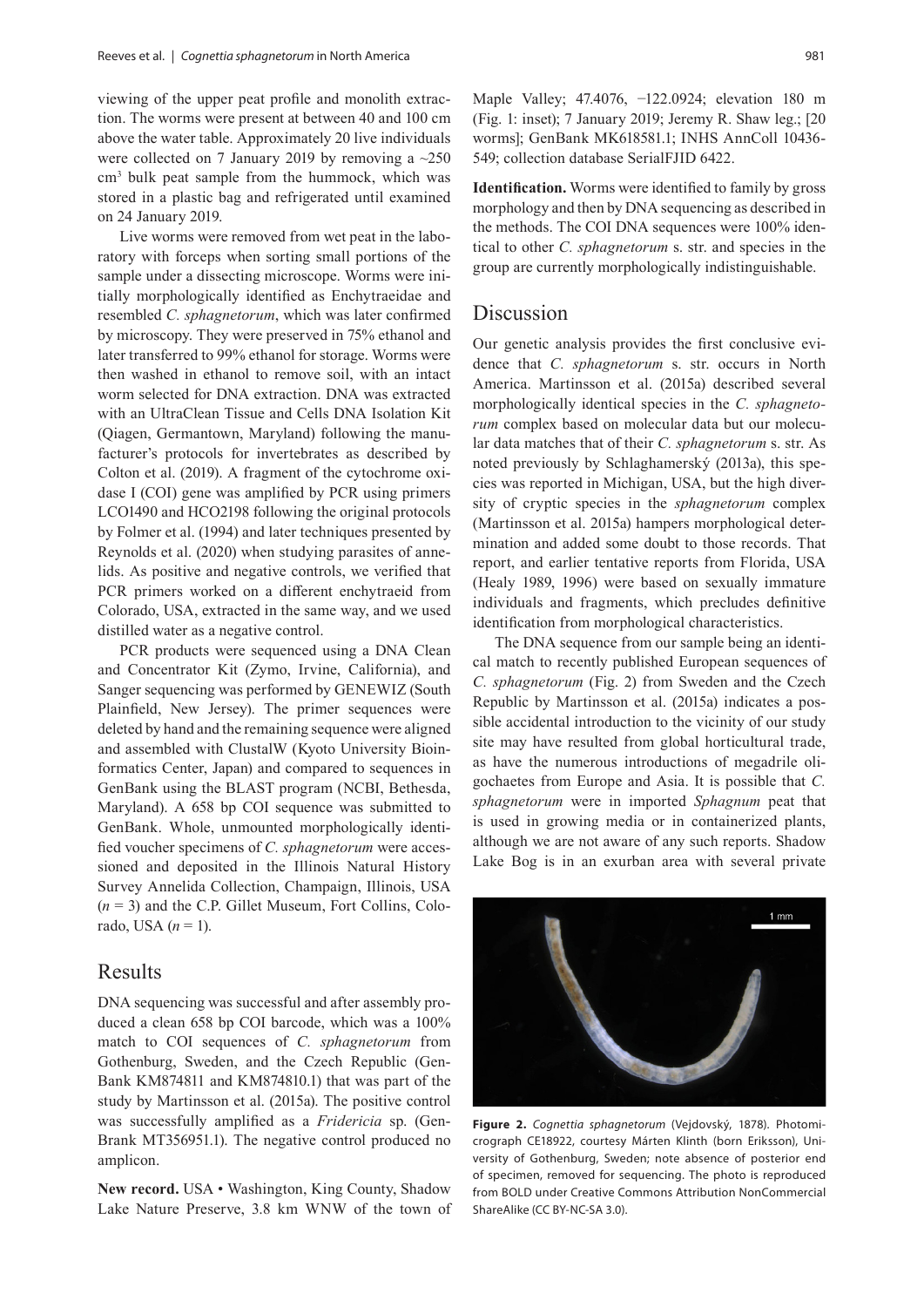residences within 2 km of the peatland perimeter, so it is plausible that ornamental plantings were the source of this population.

Emphasizing the discussions in Martinsson and Erséus (2014, 2018, 2021), Martinsson et al. (2015), and Martinsson et al. (2018), cryptic species—those that are morphologically indistinguishable from one another or have been considered so similar that they had been classified as the same species (see also Bickford et al. 2007)—are common among the enchytraeids and other clitellate oligochaetes. In their overview of cryptic species in the Enchytraeidae, Schmelz et al. (2017) presented recommendations for the study and description of cryptic species in the family. Recently, Martinsson and Erséus (2021) presented a historical review of data and methods that have been used to delimit clitellate oligochaetes, followed by a discussion on taxonomic treatment of cryptic species, and recommendations supporting the description and naming of cryptic species whenever possible.

We reiterate the importance of proper collecting, processing, and preservation methodologies, and the use of molecular identification techniques during taxonomic and systematic studies of enchytraeids and other cryptic clitellate taxa.

## Acknowledgements

We thank M. Miller (University of Wyoming) and B. Kondratieff (Colorado State University) for their assistance with laboratory and museum access. We also thank K.L. Moss for her assistance in accessioning specimens of *C. sphagnetorum* into the Illinois Natural History Survey Annelida Collection, and assistance with the historical literature. D. Cooper (Colorado State University), first observed the unidentified specimens, and assisted with sample collection. Pertinent literature and distribution information was provided by S. Martinsson and C. Erséus (Göteborgs Universitet, Sweden). We extend our appreciation to B. Kondratieff and to S.V. Fend (Eugene, Oregon) for their critical reviews of and suggestions for this manuscript.

Partial support for this research was provided by Washington Natural Heritage Program, Washington Department of Natural Resources (subcontract CD 01J37601) [JRS], and by the Illinois Natural History Survey, Prairie Research Institute [MJW]. The mention of commercial products and equipment does not indicate endorsement by the coauthors or their respective institutions.

#### Authors' Contributions

JRS collected worms, initially identified them, wrote and revised drafts of the manuscript. WKR identified worms with microscopy and molecular biology and wrote and revised drafts of the manuscript. MJW identified worms with microscopy, curated museum specimens, conducted literature reviews, and wrote and revised drafts of the manuscript.

## References

- Bickford D, Lohman DJ, Sodhi NS, Ng PKL, Meier R, Winker K, Ingram KK, Das I (2007) Cryptic species as a window on diversity and conservation. Trends in Ecology & Evolution 22: 148–155. <https://doi.org/10.1016/j.tree.2006.11.004>
- Block W, Christensen, B (1985) Terrestrial Enchytraeidae from South Georgia and the Maritime Antarctic. British Antarctic Survey Bulletin 69: 65–70.
- Christensen B, Dózsa-Farkas K (1999) The enchytraeid fauna of the Siberian tundra (Oligochaeta, Enchytraeidae). The Royal Danish Academy of Sciences and Letters, Biologiske Skrifter 52: 1–37.
- Colton L, Miller MM, Reeves WK (2019) New national record for *Culex perexiguus* from Kuwait. Journal of the American Mosquito Control Association 35: 65–66.<https://doi.org/10.2987/18-6783.1>
- Felföldi T, Dózsa-Farkas K, Nagy H, Hong Y (2020) Three new enchytraeid species (Enchytraeidae, Annelida) from mountain soils of Korea and ten species new for the country Zootaxa 4896: 1–45 <https://doi.org/10.11646/zootaxa.4896.1.1>
- Folmer O, Black M, Hoeh W, Lutz R, Vrijenhoek R (1994) DNA primers for amplification of mitochondrial cytochrome c oxidase subunit I from diverse metazoan invertebrates. Molecular Marine Biology and Biotechnology 3: 294–299.
- Friend H (1913) British enchytraeids. V. Species new to science. Journal of the Royal Microscopical Society 1913: 255–271.
- Healy B (1989) Preliminary report on the Enchytraeidae (Oligochaeta) of West Florida. Hydrobiologia 180: 47–56.
- Healy B (1996) Records of Enchytraeidae (Annelida: Oligochaeta) from West Florida. 1. *Mesenchytraeus, Cognettia, Bryodrilus, Hemienchytraeus, Henlea* and *Buchholzia.* Proceedings of the Biological Society of Washington 109: 118–137.
- Issel R (1905) Oligocheti inferiori della fauna italiana. I. Enchitreidi di Val Pellice. Zoologische Jahrbücher. Abteilung für Systematik, Geographie und Biologie der Tiere, Jena 22: 451–476.
- Martin P, Martinez-Ansemil E, Pinder A, Timm T, Wetzel MJ (2017) World checklist of freshwater Oligochaeta species. [http://fada.](http://fada.biodiversity.be/group/show/12) [biodiversity.be/group/show/12](http://fada.biodiversity.be/group/show/12). Accessed on: 2021-6-10.
- Martinsson S (2019) A morphology-based identification key to the *Cognettia* species of the world (Clitellata: Enchytraeidae). Soil Organisms 91: 37–43.<https://doi.org/10.25674/so91103>
- Martinsson S, Erséus C (2014) Cryptic diversity in the well-studied terrestrial worm *Cognettia sphagnetorum* (Clitellata: Enchytraeidae). Pedobiologia 57: 27–35. [https://doi.org/10.1016/j.](https://doi.org/10.1016/j.pedobi.2013.09.006) [pedobi.2013.09.006](https://doi.org/10.1016/j.pedobi.2013.09.006)
- Martinsson S, Erséus C (2018) Cryptic diversity in supposedly species-poor genera of Enchytraeidae (Annelida: Clitellata). Zoological Journal of the Linnean Society 184: 749–762. [https://doi.](https://doi.org/10.1093/zoolinnean/zlx084) [org/10.1093/zoolinnean/zlx084](https://doi.org/10.1093/zoolinnean/zlx084)
- Martinsson S, Erséus C (2021) Cryptic Clitellata: molecular species delimitation of clitellate worms (Annelida): an overview. Diversity 13: 36.<https://doi.org/10.3390/d13020036>
- Martinsson S, Cui Y, Martin PJ, Pinder A, Quinlan K, Wetzel MJ, Erséus C (2015) DNA-barcoding of invasive European earthworms (Clitellata: Lumbricidae) in south-western Australia. Biological Invasions 17: 2527–2532. [https://doi.org/10.1007/s10530-015-](https://doi.org/10.1007/s10530-015-0910-7) [0910-7](https://doi.org/10.1007/s10530-015-0910-7)
- Martinsson S, Dozsa-Farkas K, Rota E, Erséus C (2017) Placing the forgotten: on the positions of *Euenchytraeus* and *Chamaedrilus* in an updated enchytraeid phylogeny (Clitellata: Enchytraeidae). Invertebrate Systematics 31: 85–90.<https://doi.org/10.1071/IS16042>
- Martinsson S, Klinth M, Erséus C (2018) A new Scandinavian *Chamaedrilus* species (Clitellata: Enchytraeidae), with additional notes on others. Zootaxa 4521: 417–429. [https://doi.org/10.11646/](https://doi.org/10.11646/zootaxa.4521.3.7) [zootaxa.4521.3.7](https://doi.org/10.11646/zootaxa.4521.3.7)
- Martinsson S, Rota E, Erséus C (2015a) Revision of *Cognettia* (Clitellata, Enchytraeidae): re-establishment of *Chamaedrilus* and description of cryptic species in the *sphagnetorum* complex. Systematics and Biodiversity 13: 257–277. [https://doi.org/10.1080/14](https://doi.org/10.1080/14772000.2014.986555)